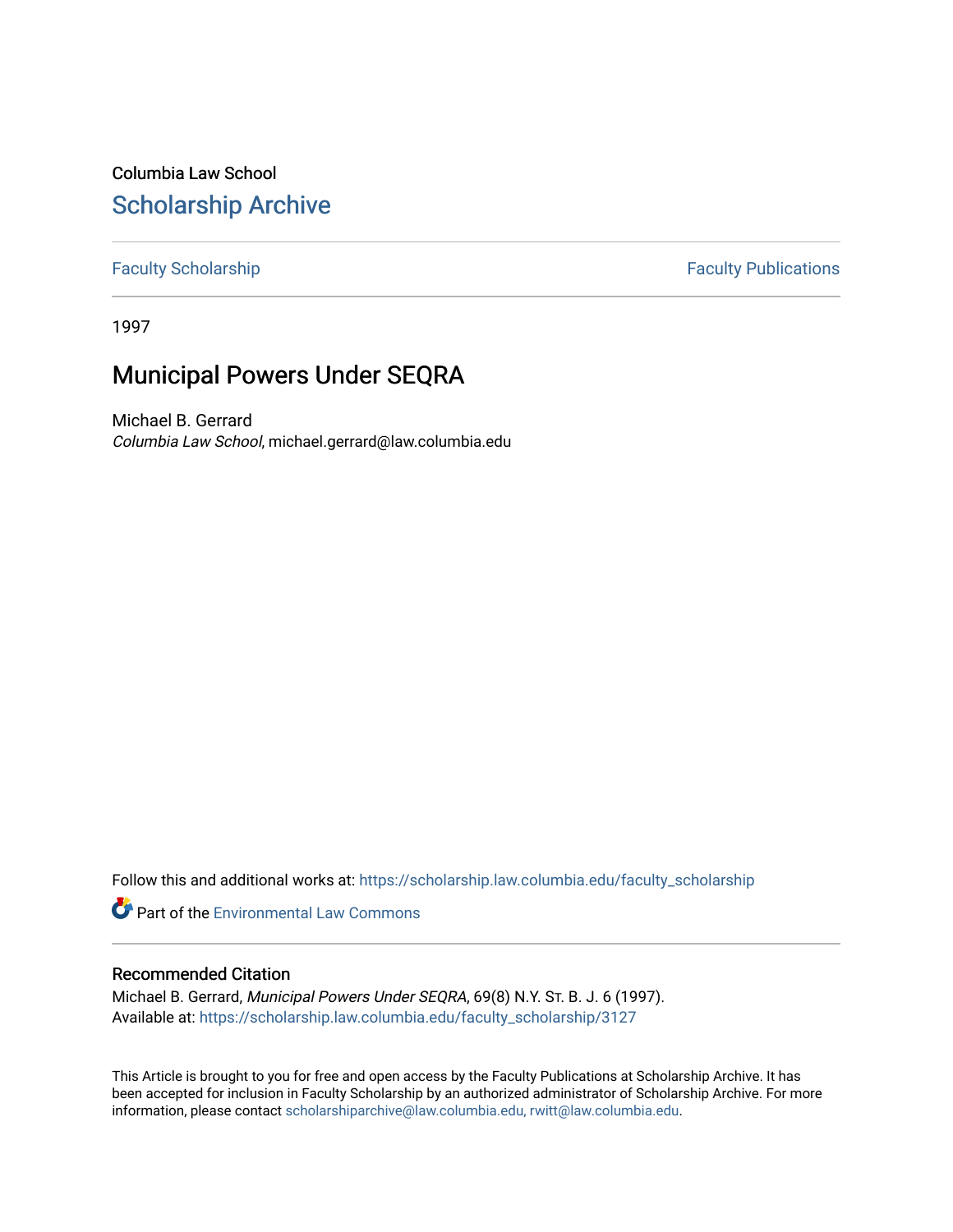# ARNOLD & PORTER

# December 1, 1997 **Municipal Powers Under SEQRA**

New York State Bar Journal By Michael B. Gerrard

## **Related Articles**

EPA Drilling Waste Regs Under Fire: 5 Things To Know

US Supreme Court Decides Important Clean Water Act Case and Unanimously Rejects Government Position

The State Environmental Quality Review Act (SEQRA)1 confers considerable powers on New York State municipalities. In fact, most municipalities are probably unaware of the full scope of authority they are given by this statute.

#### **Powers**

SEQRA's most important mandate is the preparation of environmental impact statements (EISs) for the discretionary actions of state or local agencies that may have a significant effect on the environment. One of the first steps in the SEQRA process is the designation of a "lead agency," which must be one of the agencies that has approval power over the project. Once designated, the lead agency has almost total control over the SEQRA process. The lead agency determines:

\* whether an EIS is needed;

- \* the scope of the EIS;
- \* whether a draft EIS (typically prepared by the applicant's consultants) is

acceptable.

- \* whether and when to have public hearings;
- \* how comments from the public should be responded to; and

\* the contents of the final EIS.

Every EIS must consider alternatives to the proposed action. One important element in determining the scope of an EIS is which alternatives should be considered. The lead agency has a free rein in requiring consideration of projects of a different size, design or purpose than that envisioned by the applicant.

Once the final EIS is complete, the lead agency and every other involved agency must make their own decisions about whether, and upon what terms, to approve the project. Each agency's decisions must be accompanied by a findings statement. As the statute provides:

**When an agency decides to carry out or approve an action which has been the subject of an environmental impact statement, it shall make an explicit finding that the requirements of the section have been met and that consistent with social, economic and other essential**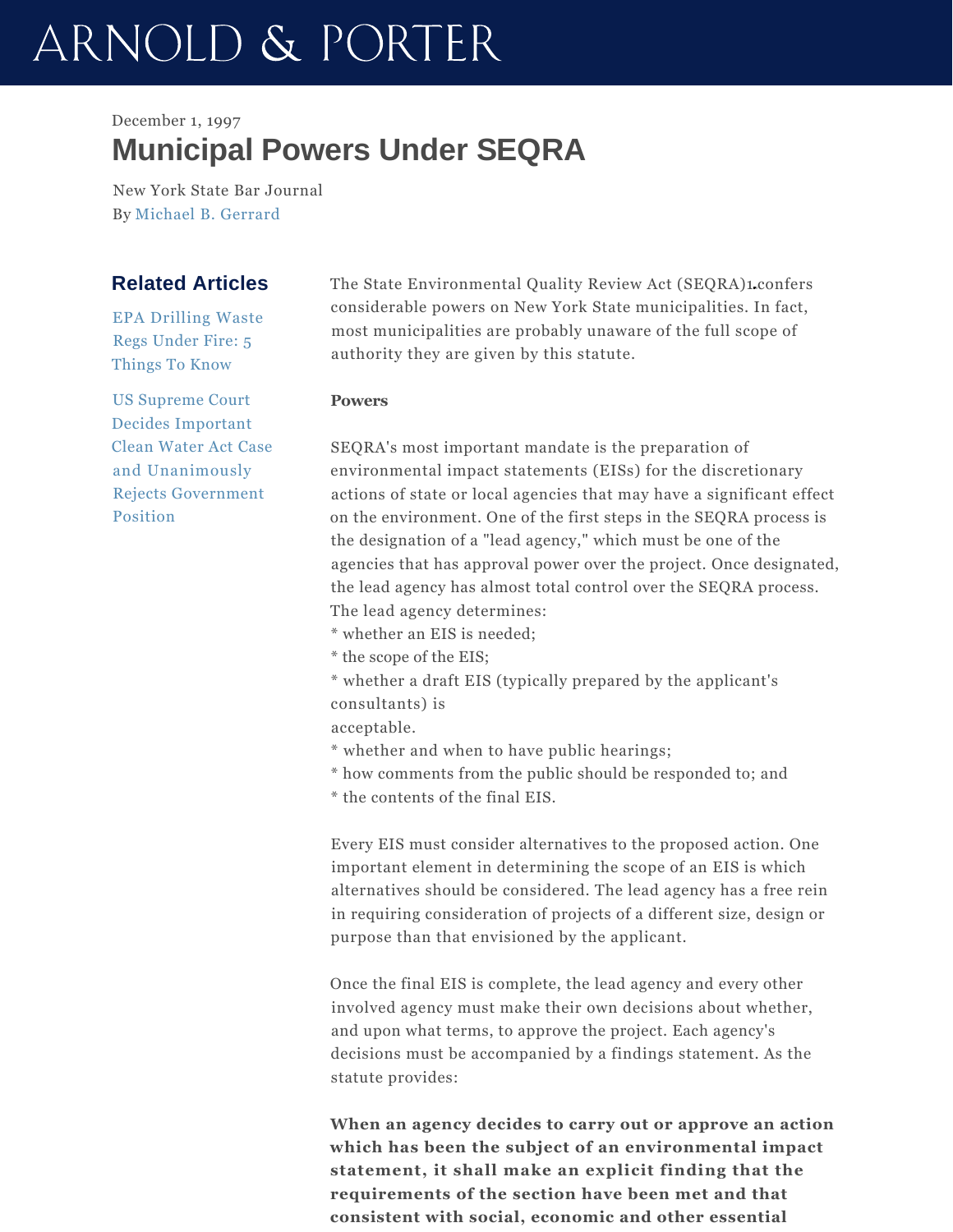**considerations, to the maximum extent practicable, adverse environmental effects revealed in the environmental impact statement process will be minimized or avoided.2**

This provision empowers agencies to impose conditions on applicants or, in many instances, to deny applications. The leading case interpreting these powers is *Town of Henrietta v. New York State Department of Environmental Conservation*,3 in which the court upheld DEC's decision to require a shopping center developer to institute energy conservation and wetlands protection measures as a condition of receiving a water pollution permit. DEC's regulations under SEQRA codify this requirement.

**SEQR does not change the existing jurisdiction of agencies nor the jurisdiction between or among state and local agencies. SEQR provides all involved agencies with the authority, following the filing of a final EIS and written findings statement, or pursuant to subdivision 617.7(d) of this Part [concerning conditioned negative declarations] to impose substantive conditions upon an action to ensure that the requirements of this Part have been satisfied. The conditions imposed must be practicable and reasonably related to impacts identified in the EIS or the conditioned negative declaration.4**

This authority to impose conditions is clear for agencies that have broad jurisdiction, such as town boards and planning boards. The state zoning enabling laws also empower such bodies to impose conditions on the issuance of site plan approvals,5special permits,6 and variances.7 It is less clear, as a matter of law, whether a special- purpose entity (such as a wetlands commission) has the authority to impose conditions unrelated to its special purpose.

The authority under SEQRA to impose conditions is a sword that is much more readily wielded *by* agencies than *against* them. Courts have upheld agency decisions (challenged by developers) to impose conditions on developers;8few cases have overruled agency decisions (challenged by environmental and citizen groups) *not*to impose conditions.9

Thus SEQRA leaves agencies with the discretion whether to give precedence to environmental or economic considerations. Provided that other binding standards are not violated, an agency may approve a project that will be environmentally destructive, if the agency has followed all necessary procedures and made a formal finding as to the reasons for its decision. Similarly, the agency may also disapprove such a project and find that the economic benefits do not warrant the environmental destruction.

This broad discretion reflects the legislative compromise reached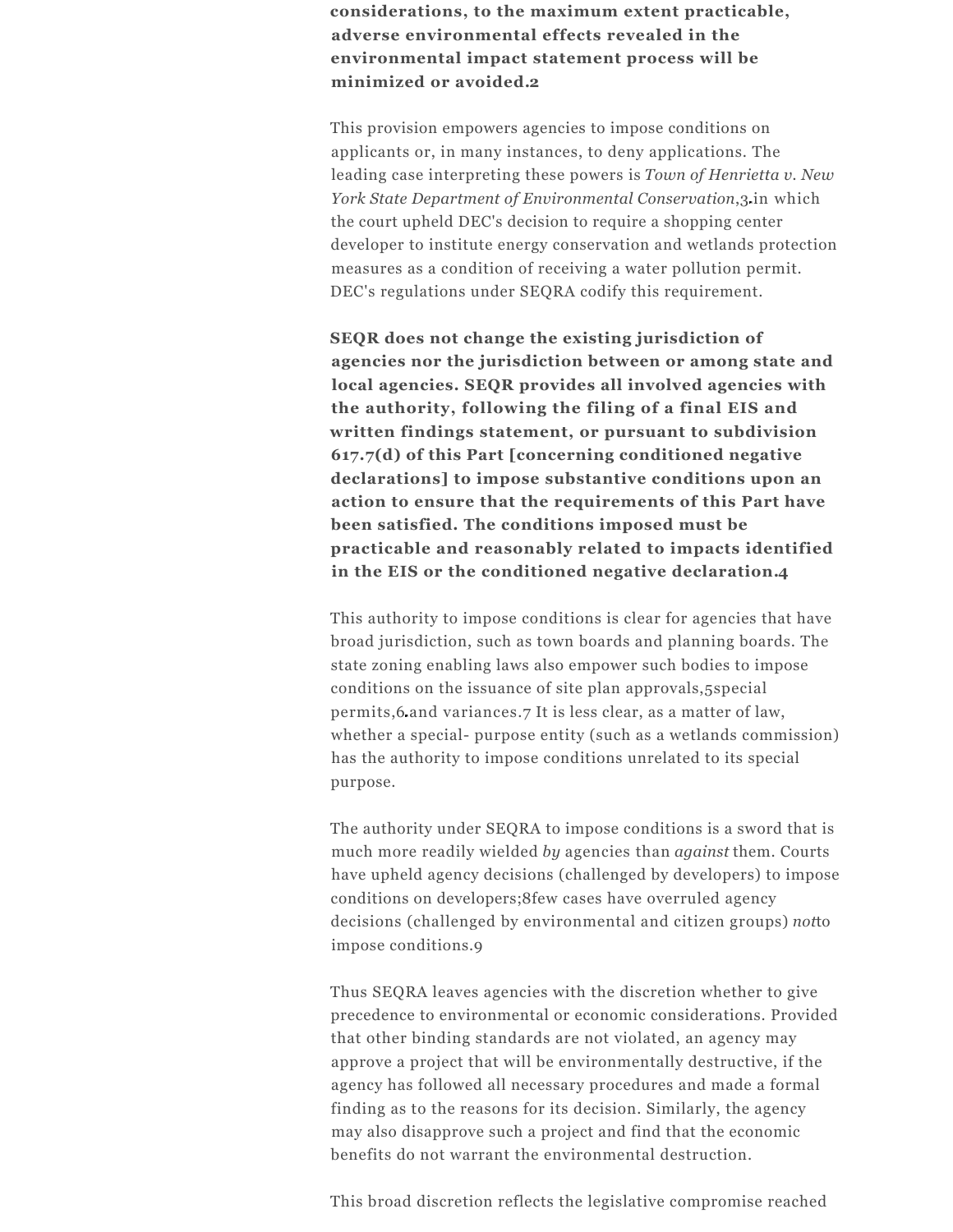in 1975 when SEQRA was enacted. Environmentalists wanted SEQRA to mandate pro-environmental outcomes; buildings and labor unions were opposed to any statute at all. The State Legislature chose a middle ground under which agencies could, but were not compelled to, choose the environment over the economy where the two were in conflict.

Thus a broad range of decisions will survive judicial challenge. Agencies *may* do a great deal under SEQRA; they must follow the required procedures, but having done that they have few constraints in the decisions they make.

#### **Constraints**

There are two principal constraints on agency discretion under SEQRA: a set of paperwork requirements called the "HOMES Test," and the takings doctrine.

*HOMES Test*- This test, named after the decision in *H.O.M.E.S. v. New York State Urban Development Corp*.,10is the principal way that courts determine that agencies have followed SEQRA and not acted arbitrarily and capriciously in their decision- making. This test involves three questions:

I. Did the agency identify the relevant areas of environmental concern? II. Did the agency take a `hard look' at those areas? III. Did the agency make a `reasoned elaboration' of the basis for its determination?

Where courts have struck down agency actions under SEQRA, it has most often been because the agencies flunked the HOMES Test by failing to document their decision-making process. Good intentions will not suffice if the paper record is inadequate.

Once it has been approved by the lead agency, the final EIS becomes the authoritative statement of the project's impacts. If an impact is not acknowledged in the final EIS, an agency will have great difficulty disapproving or conditioning a project because of that impact. A frequent problem has arisen when agencies have uncritically accepted a developer's EIS, and then attempted to act in a way inconsistent with that approved EIS.11It is essential for the lead agency to revise the EIS so that it accurately portrays current conditions and anticipated impacts *before* it becomes a final approved document. The SEQRA regulations provide that a lead agency may charge the applicant for the costs of hiring the agency's own consultants to review, or even prepare, the EIS.12

A municipality may not, however, simply sit on an application and refuse to process it. A developer may not be entitled to any particular decision, but he or she is entitled to *some* decision. An unjustified delay in processing the application may lead to a ruling that the application should be deemed granted.13

It is common for municipalities to wish to prevent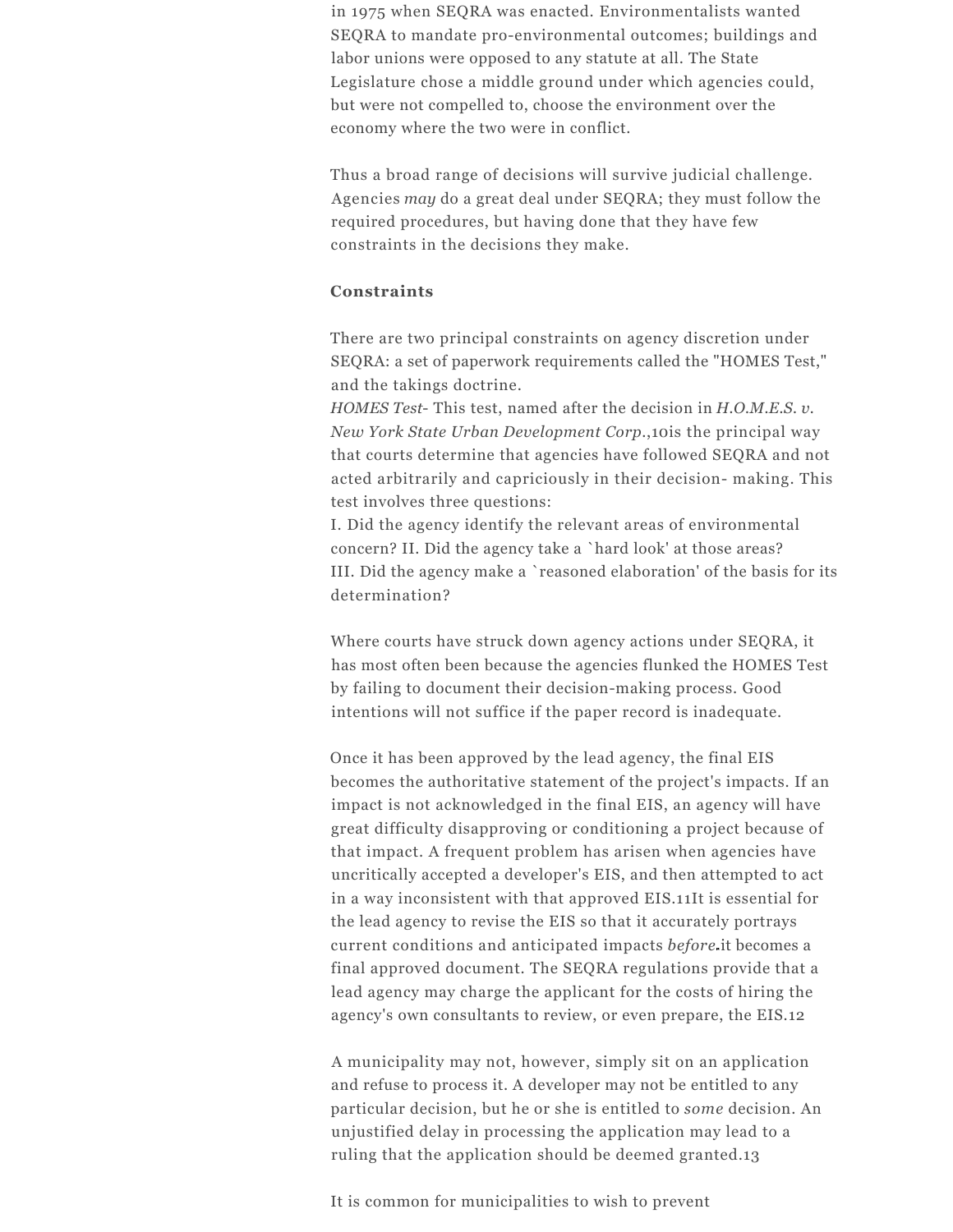environmentally destructive projects from being built in their borders. It is almost as common for municipalities to flounder about and, by failing to follow the necessary procedures, lose their opportunity to stop these projects. Several 1996 cases illustrate how various towns have approached this process correctly and incorrectly.

In three decisions, municipalities got it right -- or right enough. They became the lead agencies; required the preparation of EISs; ensured that these EISs fully disclosed the projects' adverse environmental impacts; and, after the completion of the FEISs, exercised their power to disapprove the projects, citing specific provisions of the FEISs. Despite finding some minor procedural irregularities, the courts upheld all three of these disapprovals.14

In four other decisions, however, municipalities made such serious errors that they lost their chances to stop undertakings they opposed. In two of these, municipalities seemed to sit passively while DEC considered and approved applications for these projects; by the time the towns work up, their chance to participate meaningfully in the SEQRA process had passed them by.15In a third, the town issued a negative declaration for a project, but then disapproved the project; the court annulled this disapproval, noting the logical inconsistency between declaring a project would not hurt the environment, and disapproving the project on environmental grounds.16In the fourth, the town declared itself lead agency, but never decided whether to issue a negative or a positive declaration; instead, without obtaining more information, it simply

denied the application. This, the court unsurprisingly found, was arbitrary and capricious.17

*Takings*-- The Takings Clause of the U.S. Constitution prevents the federal, state and local governments from taking private property without just compensation. The law of takings is in considerable flux, but there are two basic circumstances when a court will find a taking to have occurred:

A. the government action denies the owner *any* economically viable use of property (not just the most profitable use); or B. the action does not substantially advance a legitimate governmental interest.

A series of U.S. Supreme Court decisions have established that a taking occurs if there is not a close enough nexus between the land use restriction and the goal it seeks to achieve,18or if there is not at least a "rough proportionality" between the restriction and the goal.19 A rule of general applicability (such as a change in the municipal-wide zoning code) has a considerably easier time in court than a site-specific restriction.

An example of where a municipality failed to act properly, and had to pay dearly as a result, was *Town of Orangetown v. Magee*.20 A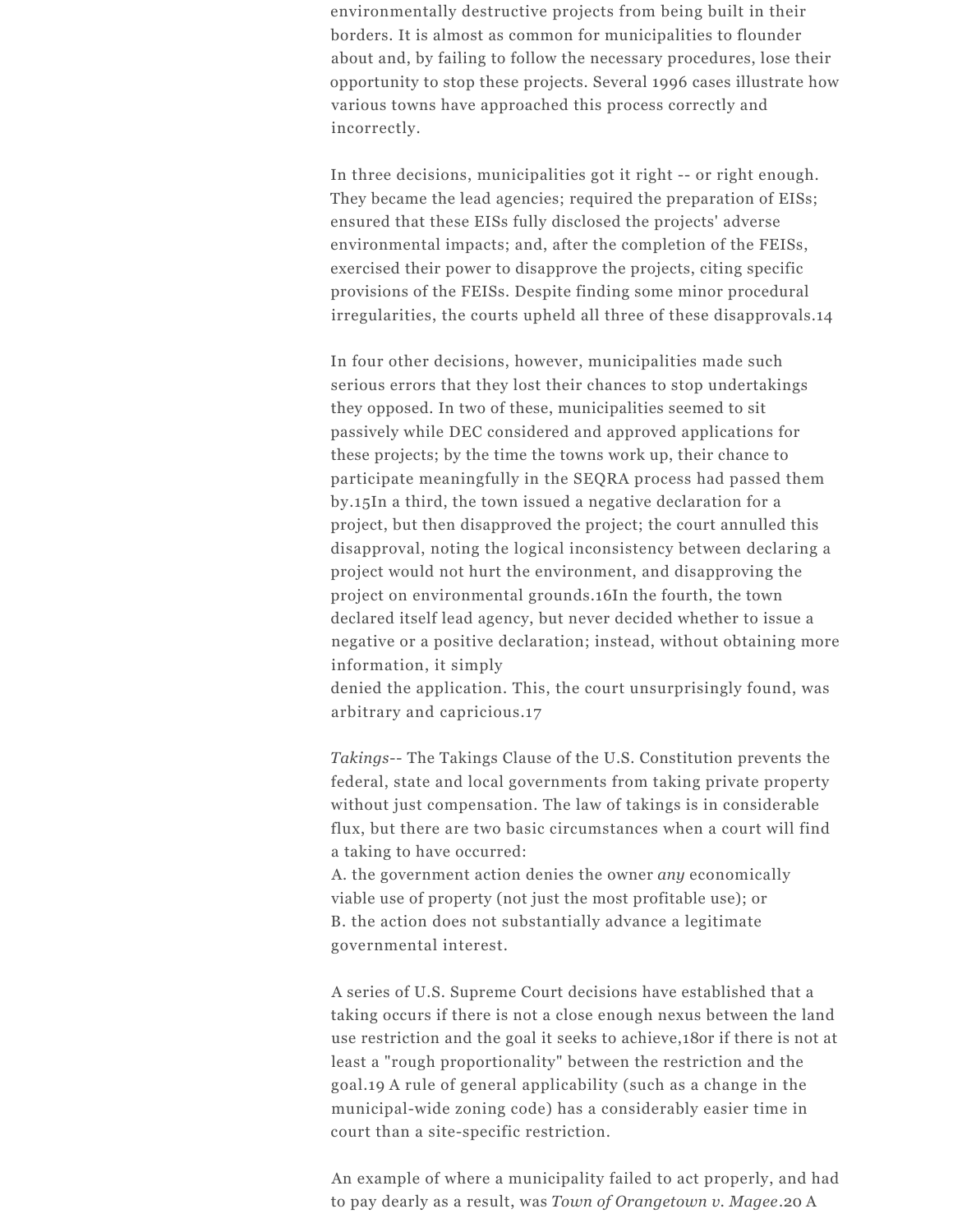town sued a developer to force it to remove a temporary building, the building permit for which had been revoked by the building inspector. The developer counterclaimed and convinced the court that the permit revocation had been ordered by the town supervisor for political reasons, without a sound factual basis. The town was required to pay the developer \$5.1 million.

The New York Court of Appeals on February 18, 1997 issued four decisions that clarified the application of takings law in New York State. These decisions considerably strengthen the hand of municipalities in regulating land use.21 Together, these decisions establish:

\* There is no taking if a rationally-based land use restriction very substantially reduces the value of the property but still leaves some residual economic value.

\* If a land use restriction is imposed, and the property is subsequently sold, the new owner has acquired land that is burdened by the land use restriction, and cannot claim a taking regardless of how onerous is the burden.

In one of these decisions *(Gazza)*, the plaintiff bought his land for \$100,000, and said that after development it would be worth \$396,000. A wetlands restriction reduced the property's value to \$80,000, and a neighbor had offered \$50,000 for it. The Court of Appeals found that enough value remained in the property to defeat a takings claim.

#### **Trends**

Over the past decade or so, the trend in the law has been to increase the discretion vested with municipalities over use of land, provided that the municipalities adequately articulate the reasons for their decisions.

Though the courts still say they require "strict compliance" with SEQRA, in fact many of them now forgive minor procedural irregularities.22 The courts are very slow to second-guess a substantive land use or environmental decision made by a municipality, provided that the decision could find adequate support in the record; in fact, environmentalists challenging such actions have not won a SEQRA case in the New York Court of Appeals since 1989.

The recent suite of Court of Appeals decisions on the takings doctrine make it clear that very few land use restrictions will be found to be takings requiring compensation. A 1992 statute penalizes developers and others who bring "SLAPP Suits" ("Strategic Lawsuits Against Public Participation"),24 and since then no such suits in New York State seem to have succeeded.

Thus municipalities that properly document their decisions now have very broad discretion to protect their environment.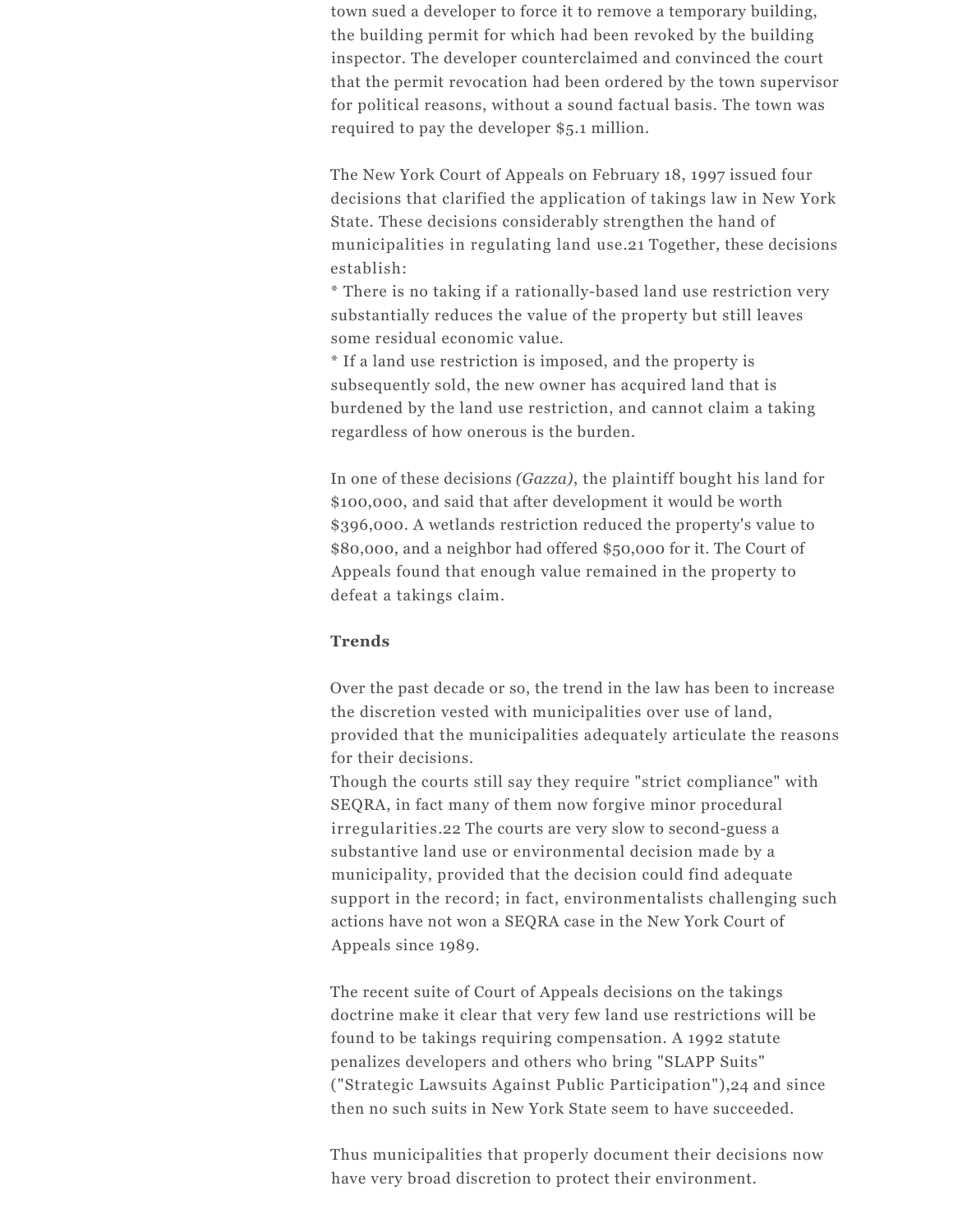#### **NOTES**

1 N.Y. Environmental Conservation Law ("ECL") Art. 8.

2 2 ECL Sec. 8-0109.8.

3 76 A.D. 2d 215, 430 N.Y.S. 2d 440 (4th Dep't 1980).

4 6 N.Y.C.R.R. 617.3(b).

5 Village Law 7-725-a(4), Town Law 274-a(4), General City Law  $27 - a(4)$ .

6 Village Law 7-725-b(4), Town Law 274-b(4), General City Law  $27-b(4)$ .

7 Village Law 7-712-b(4), Town Law 267-b(4), General City Law  $81-b(5)$ .

8 E.g., Town of Henrietta, supra.

9 But see Save the Pine Bush, Inc. v. City of Albany, 141 A.D. 2d 949, 530 N.Y.S. 2d 295 (3d Dep't), leave to app. den., 73 N.Y. 2d 701, 536 N.Y.S. 2d 60 (1988).

10 69 A.D. 2d 222, 418 N.Y.S. 2d 827 (4th Dep't 1979).

11 E.g., WEOK Broadcasting Corp. v. Planning Board of Lloyd, 79 N.Y. 2d 373, 583 N.Y.S. 2d 170 (1992).

12 6 N.Y.C.R.R. 617.13(a).

13 E.g., Figgie International, Inc. v. Town of Huntington, 203 A.D. 2d 416, 610 N.Y.S. 2d 563 (2d Dep't 1994).

14 North Greenbush Development Corp. v. Fragomeni, 226 A.D. 2d 854, 640 N.Y.S. 2d 911 (3d Dep't 1996); Fawn Builders Inc. v.

Planning Board of the Town of Lewisboro, 223 A.D. 2d 996, 636 N.Y.S. 2d 873 (3d Dep't 1996); East Coast Development Co. v. Kay,

Index No. 95-1232 (Sup. Ct. Tompkins County, March 4, 1996) (J. Relihan).

15 Friedenburg v. Korman, 232 A.D. 2d 414, 648 N.Y.S. 2d 157 (2d Dep't 1996); Envirotech of America, Inc. v. Dadey, 168 Misc. 2d 661, 639 N.Y.S. 2d 890 (Sup. Ct. Onondaga County 1996), modified and aff'd, 234 A.D. 2d 968, 651 N.Y.S. 2d 778 (4th Dep't 1996).

16 Ramus v. Funt (Sup. Ct. Suffolk County), New York Law Journal, September 30, 1996 at 25.

17 Rockefeller v. Planning Board of the Town of Mount Pleasant (Sup. Ct. Westchester County), New York Law Journal, May 1, 1996, at 25.

18 Nollan v. California Coastal Commission 483 U.S. 825, 107 S. Ct. 3141 (1987).

19 Dolan v. City of Tigard, 512 U.S. 374, 114 S. Ct. 2309 (1994). 20 88 N.Y. 2d 41, 643 N.Y.S. 2d

21 (1996).21 Anello v. Zoning Board of Appeals of the Village of Dobbs Ferry, 89 N.Y. 2d 535, 656 N.Y.S. 2d 184 (1997), cert. den. 138 L. Ed. 2d 1036 (1997); Basile v. Town of Southampton, 89 N.Y. 2d 974, 655 N.Y.S. 2d 877 (1997), cert. den. 1997 U.S. Lexis 6007 (1997); Gazza v. DEC, 89 N.Y. 2d 603, 657 N.Y.S. 2d 555 (1997), cert. den. 1997 U.S. Lexis 4662 (1997); Kim v. City of New York, 90 N.Y. 2d 1, 659 N.Y.S. 2d 145 (1997).

22 E.g., Webster Associates v. Town of Webster, 59 N.Y. 2d 220, 464 N.Y.S. 2d 431 (1983); Save the Audubon Coalition v. City of New York, 180 A.D. 2d 348, 586 N.Y.S. 2d 569 (1st Dep't 1992), app.